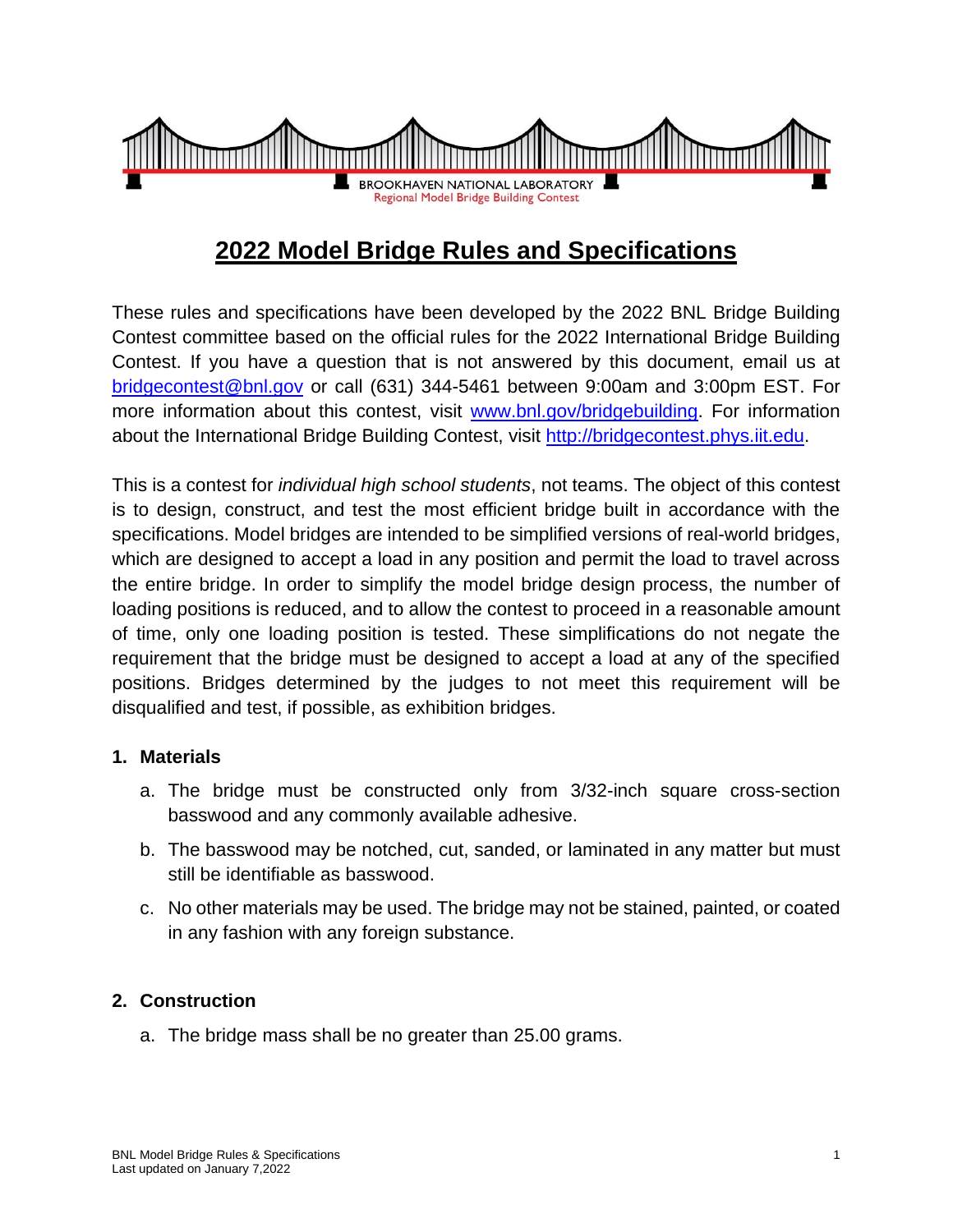b. The bridge (see Figure 1) must span a gap (**S**) of 300. mm, be no longer (**L**) than 400. mm, be no taller (**H**) than 150. mm above the support surfaces, and no wider (**W**) than 80. mm. The bridge structure may not project below the support surfaces (see Figure 1) and must provide a clearance (**C1**) of 20. mm at the center of the span and for 100. mm on either side of the center for a total of 200.mm wide (**C2**).



- c. The bridge must be constructed to provide a level, horizontal support for the load at each of the three possible loading locations (see 3c). Any portion of the structure above the loading plane must provide clearance for the loading plate and rod (see 3b) to be mounted from both above (for the BNL competition) and below (for the international competition) as described in section 6.
- d. The bridge must be constructed to allow a 48 mm diameter, 300. mm long pipe (1.5-inch schedule 40 PVC pipe) to be passed horizontally across the bridge with the pipe's lower surface on the loading plane (**P**) between 80. and 120. mm above the support surface. This pipe must touch all three loading locations simultaneously.
- e. The bridge structure shall be symmetrical about its longitudinal and transverse centerlines.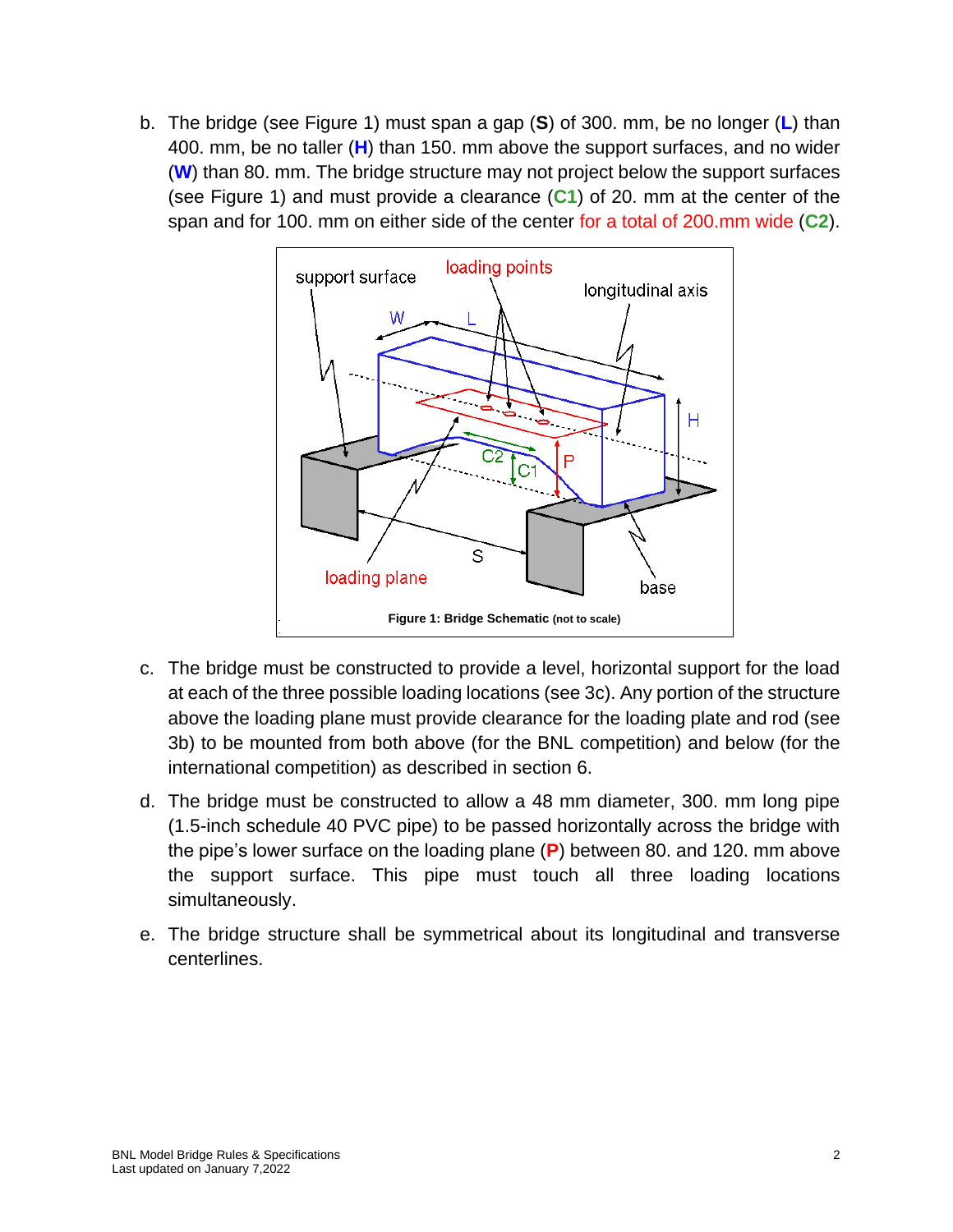## **3. Loading**

- a. On the day of the competition, the judges will decide which one of the three loading points will be used; it will be the same for all bridges. Competition loading will stop at 50. kg, loading will continue until bridge failure (see 4d).
- b. The load will be applied downward from above by means of a 40. mm (+/- 1 mm) square plate with a thickness of 6.35 mm (1/4 inch). The plate will have a 9.53 mm (3/8 inch) diameter rod threaded into its center (see Figure 2) loaded from the top using an INSTRON testing machine.



- c. The load will be applied with the center of the plate at one of three (3) possible loading points on the longitudinal axis of the bridge: The center, 30. mm to the left of center and 40. mm to the right of center. The 3 loading locations must lie in the same horizontal loading plane (**P**) between 80. and 120. mm above the support surface (see Figure 1).
- d. The loading plate will be horizontal; it will not pivot on the loading rod, and during testing the sides of the plate will be placed parallel to and centered laterally on the longitudinal axis of the bridge. During the competition the loading plate will remain attached to the rod.

## **4. Testing**

- a. On the day of the competition, the bridge will be centered on the support surfaces.
- b. The loading plate will be lowered from above on the bridge at the selected loading location with two edges of the plate parallel to the longitudinal axis of the bridge.
- c. The load will be applied from above, as described in section 3 above. Competition loading will stop at 50. kg. However, loading will continue until bridge failure occurs (see 4d).
- d. Bridge failure is defined as the inability of the structure to carry additional load or a bridge deflection of 25. mm under the loading location, whichever occurs first. If a bridge has leg(s) which fail, the bridge will have failed regardless of deflection.
- e. The bridge with the highest structural efficiency, E, will be declared the winner. Bridges failing above 50. kg will be considered to have held 50. kg for efficiency calculation.

*E = Load supported in grams (50,000 g maximum) / Mass of bridge in grams*